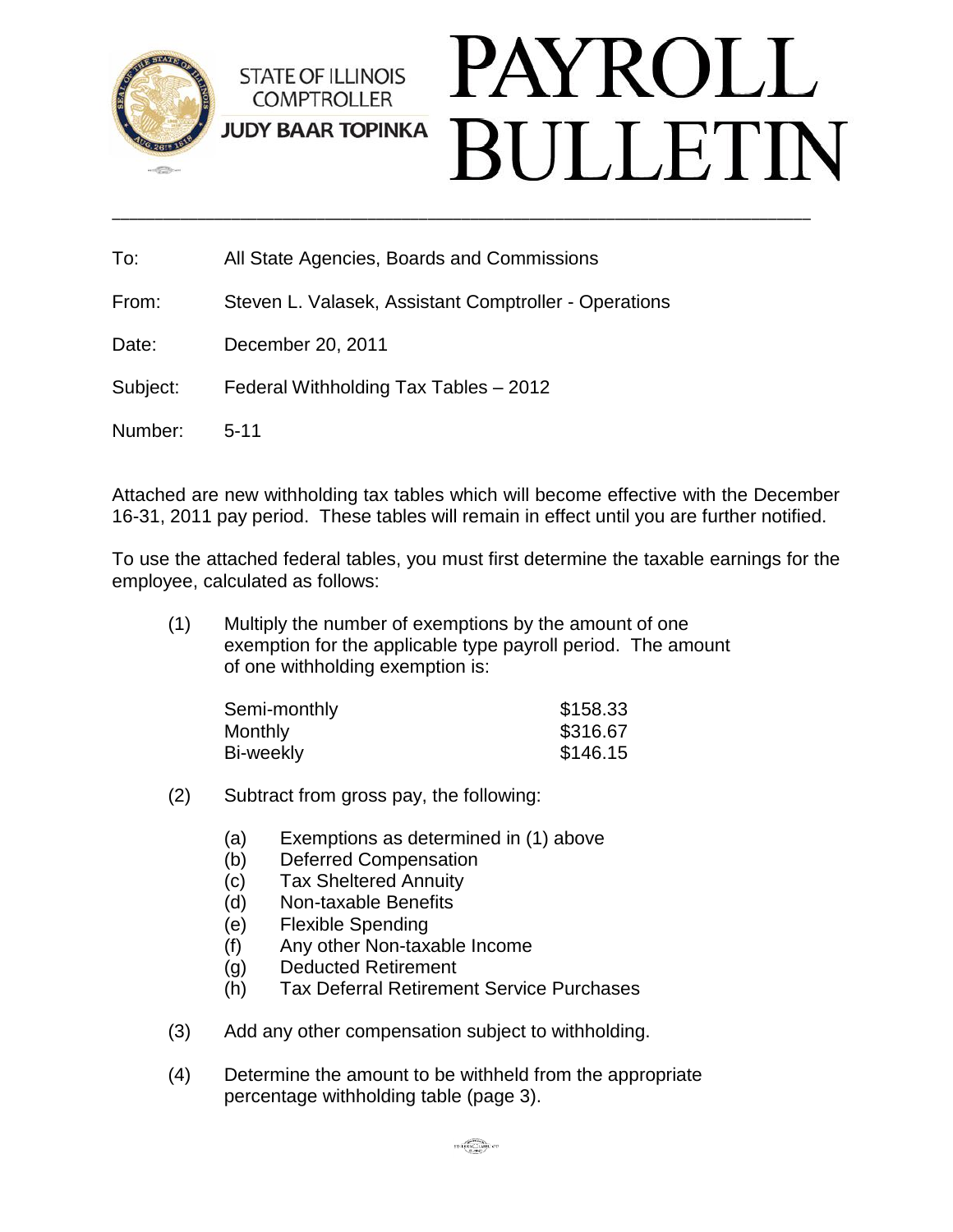(5) Example:

| (a) | Gross pay, semi monthly                                                    | \$2,000.00 |
|-----|----------------------------------------------------------------------------|------------|
| (b) | Less exemptions (married with 5<br>exemptions) $$158.33 \times 5 = 791.65$ | 791.65     |
| (c) | Less: deductions described in<br>$2(b)$ through $(h)$ page 1               | 75.16      |
| (c) | Plus: Other Compensation subject<br>to withholding                         | 35.00<br>+ |
| (e) | Taxable Gross                                                              | \$1,168.19 |
| (f) | Tax on \$1,168.19 from semi-monthly<br>married table on page 3             |            |
|     | \$1,168.19<br>$-1,063.00$<br>$$105.19 \times 15\% \& 72.50 = $88.28$       |            |

Agencies who have employees that are Nonresident Aliens should research the IRS website [\(www.irs.gov\)](http://www.irs.gov/) for further withholding instructions.

Agencies may access this and other Payroll, SAMS and Accounting Bulletins on the Comptroller's website at [www.ioc.state.il.us](http://www.ioc.state.il.us/) under Resource Library.

If you have any questions regarding this bulletin or the attached tax tables, please contact our payroll office at (217) 782-4758.